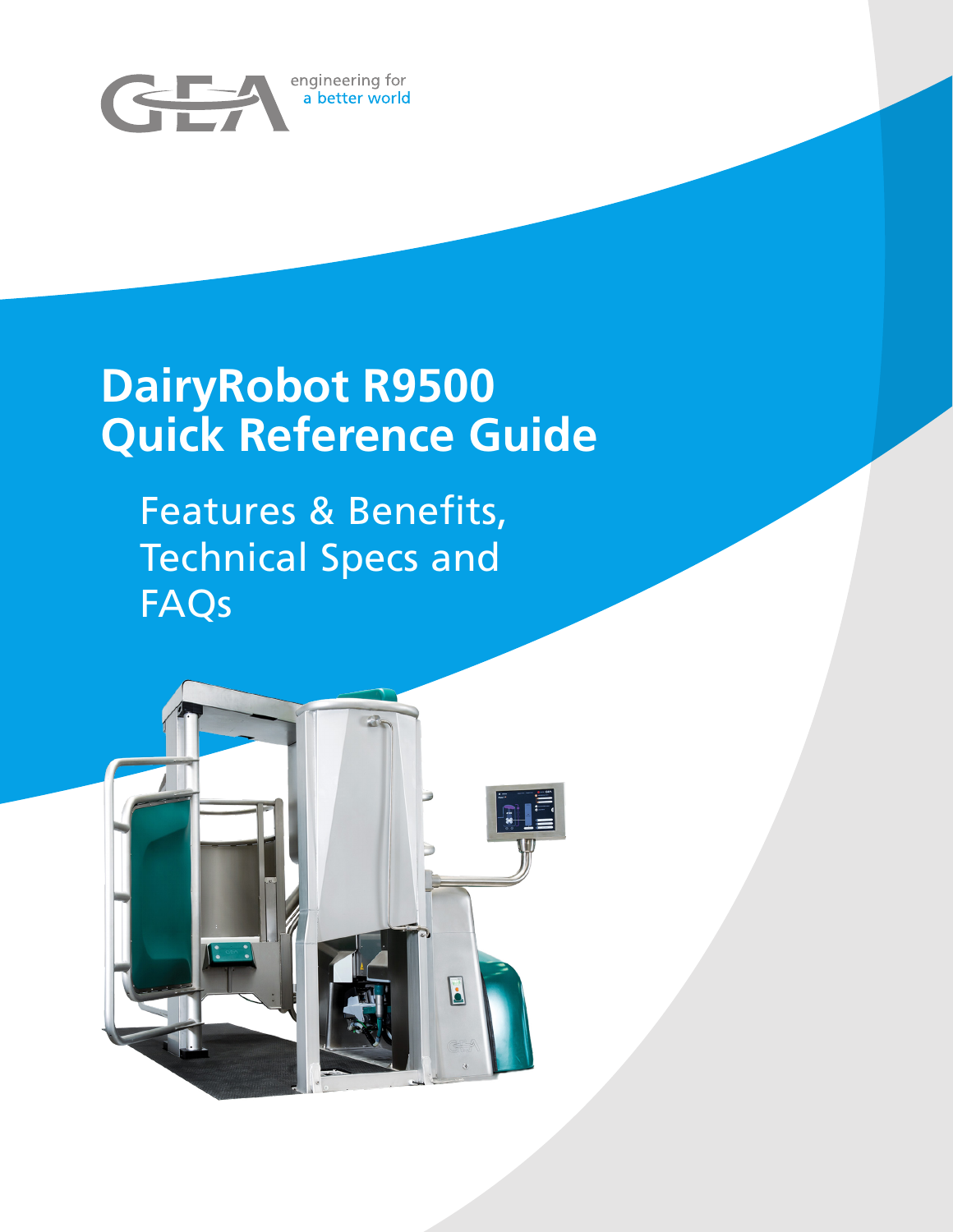## **Features & Benefits**

| <b>Feature</b>                           | <b>Benefit</b>                                                                                                                                                                 |
|------------------------------------------|--------------------------------------------------------------------------------------------------------------------------------------------------------------------------------|
| Solid state camera with time of flight   | · Fast, reliable attach time<br>· No udder mapping required<br>• More animals milked per box, no moving parts in the camera                                                    |
| Electric verses air attachment           | • Less compressed air required<br>• "Medical grade" air quality is not required<br>• Less noise from the box                                                                   |
| In-liner Everything™                     | • Consistent, efficient, complete prepping routine<br>• More hygienically safe<br>• Optimal udder care<br>• Pre-determined amount of dip is used; and it only goes on the teat |
| Intermediate disinfection                | • Camera, mats, and butt pan are cleaned between each cow<br>• Teat cups are disinfected externally and internally between each cow                                            |
| Indexing of animal                       | • Allows for different sized animals to use the same box comfortably                                                                                                           |
| Sloped feed bowl                         | • Allows animal to eat feed easier                                                                                                                                             |
| Removable milk cassette (service module) | • Easier access for maintenance<br>• Less downtime                                                                                                                             |
| Wide/comfortable entry and exit          | • Cow comfort<br>• Box time speed - easy in and out                                                                                                                            |
| Manual attachment                        | • Easy handling of special needs cows<br>• More convenient operation during cow training period<br>• Cow can be easily accessed from behind without having to enter box        |
| Calf milk separation                     | • Easy handling of calf milk<br>• Can have Dam's milk go to the appropriate calf                                                                                               |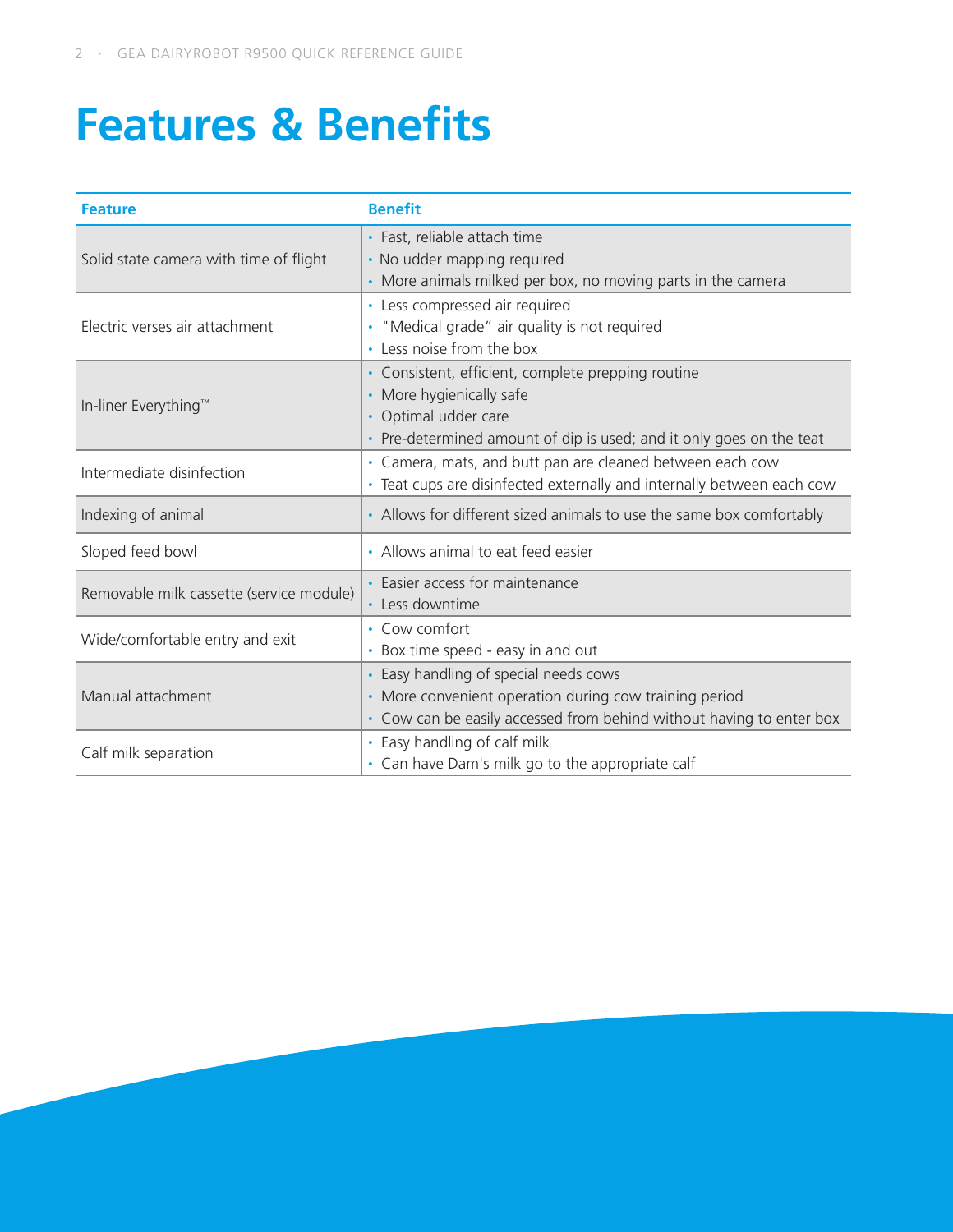## **Technical Specs**

#### **Dimensions of the box**

- **Physical dimensions of the box:** 52 3/8" X 131 7/8" not including operator pit.
- **Required dimensions of the box:** Approximately 4.5 ft. x 15 ft. with wall dimensions and pit. 9 ft. vertical is preferred.

#### **Milk path capacities**

- **Distance it can pump, head pressures:** 100 meters with no more than 15 ft. of head pressure with one-way wash. Custom options available for longer distances.
- **Size of line:** 1"
- **Frost protection:** Dealer supplied, system cannot operate below 2˚C (35.6˚F).
- **Process of Washing:** Pre-rinse, Main wash, Post-rinse cycles. FDA model has acid and detergent in the same wash cycle, CE model alternates.

#### **Water usages**

- **Hot water required (size of water heater)**
	- Temperature: 180˚F+
	- Quantity: 5gpm (1 box) 3gpm (2 box) 2.5gpm (3 box) maximum per box flow requirements for hot water during CIP.
- **Quality of water**
	- Soft water needed: Recommended
- **Estimated total water used per day:** 325 liters (CE) and 450 liters (FDA)
- **Water line size, etc.:** Local plumber to spec line size based on pressure system.

#### **Power**

- **Phase/voltage:** Single phase, 220/230 volts
- **Quantity of fuses needed:** N/A

#### **Air requirements**

- **CFM per box:** 1.2
- **PSI required:** 90
- **Quality of air:** Filtered, oil free dry air
- **Air, line sizes:** 12mm supply
- **Sort gate CFM requirement:** 5 cfm per gate @ 90PSI

#### **Vacuum**

- **CFM per box:** 300 L\min or 10.5 CFM (N.A. recommendation)
- **Vacuum line size required:** 3.5"- 6" depending on distances.

#### **Operating temperature of the DairyRobot R9500**

- **Room temp:** 2˚C-40˚C / 35.6˚F-104˚F
- **Consideration for temperature swings:** Ensure the machine doesn't freeze.

#### **Supply unit dimensions/specs**

- **Master/secondary configurations:** Three robots to one Supply Unit (SU) is possible.
- **Supply unit to box limitations:** 30M approx. 90 ft.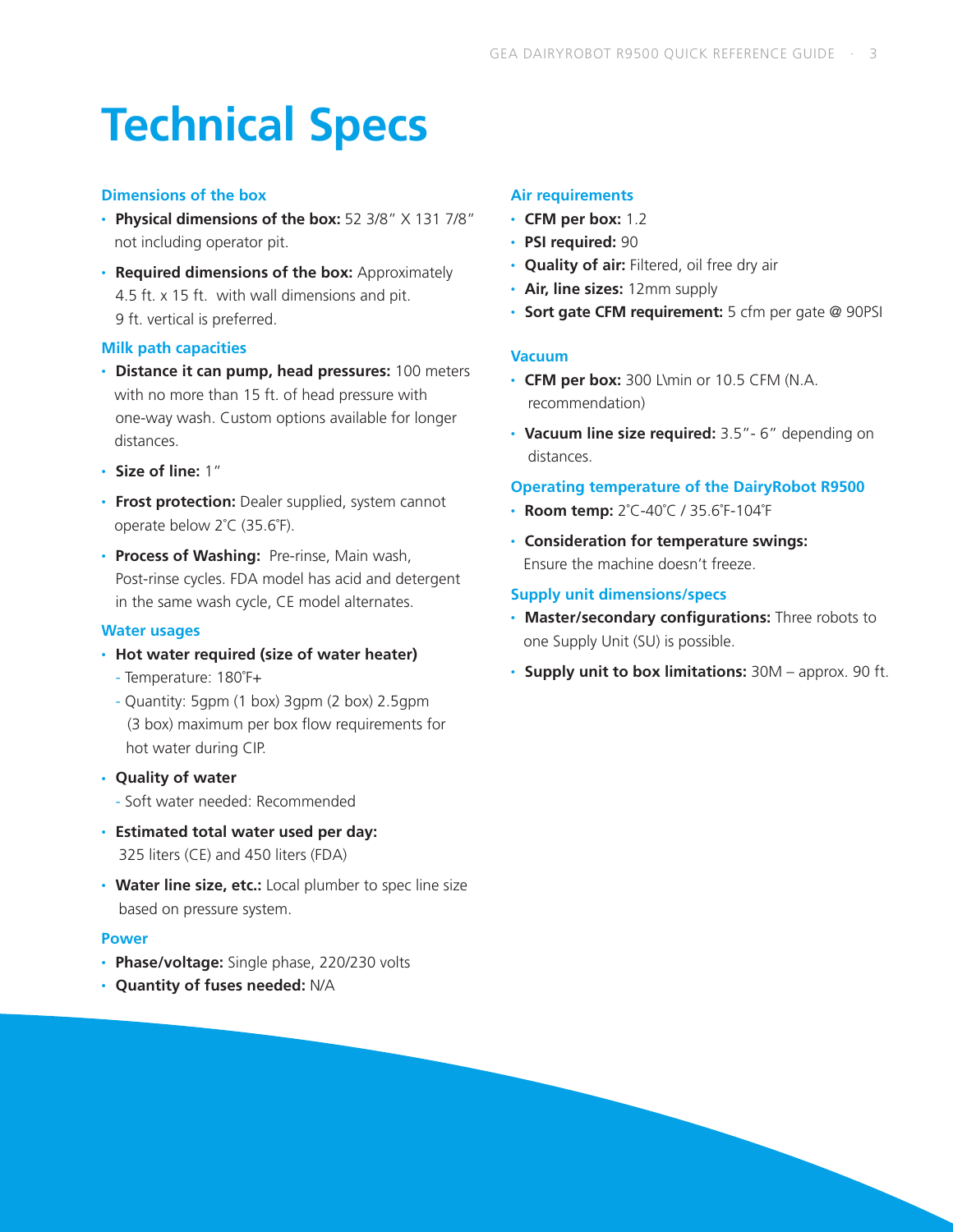## Q: How many cows will a single box milk?

With proper cow flow, herd management and system maintenance, the DairyRobot R9500 is capable of consistently performing 200 or more milkings per day. The number of cows chosen to be milked is a management decision that can vary by farm, however, it is recommended that cows have some free time available at the DairyRobot R9500.

### Q: What's the expected milk production from a robot?

5,500 lbs. (2,500 kgs) is possible, but production is dependent on the management of the dairy.

## **Q**: Will I get more milk per cow? Why?

It is possible due to the potential for increased milking frequency and individualized feeding but, all the other aspects of herd management with a robotic milking herd have to be in order as well.

### Q: What's the expected productive life of a cow with robots (how many lactations)?

This is farm or herd specific and has more to do with the facility than the robot. The low stress lifestyle of a well setup robotic milking facility can certainly improve the longevity of an animal, but if other environmental or health stresses exist, these benefits will be overruled.

#### Can I milk different breeds of animals in the same box? Q:

This practice is not recommend.

## Q: Do you have a box for a Jersey cow?

The box length can be adjusted for different breeds.

#### What is the average milking time in the box? The DairyRobot R9500 averages around 6 minute box times. Q:

#### What's the average time to attach? Q:

The DairyRobot R9500 average is approximately 45 seconds.

#### How big of a building do I need? Q:

This depends on a variety of factors and is best to be discussed with a local sales specialist.

#### What size holding area do I need in front of the boxes? Q:

Twenty feet is recommend by the width of *each* robot.

#### How much air is required by the DairyRobot R9500 system? Q:

One DairyRobot R9500, milking 60 cows, 3 times per day, will require approximately 750Cuft (CE) 800Cuft (FDA) of air per day at 90PSI. Peak flow can reach 1.2cfm@90psi avgerage during milking. This data only applies to the box itself and not any additional transfer systems, etc.

#### Do I need an air dryer? Q:

Yes, clean, dry, oil-free air is required.

#### How much water does the DairyRobot R9500 use? Q:

The CE model uses approximately 325 liters of water per day and the FDA model uses approximately 450 liters (118.8 gallons) per box per day based on 60 cows milking 3X, (and no treated cows) with a 10-meter (30-ft) pipeline. These figures do not include any bulk tank or transfer system cleanings.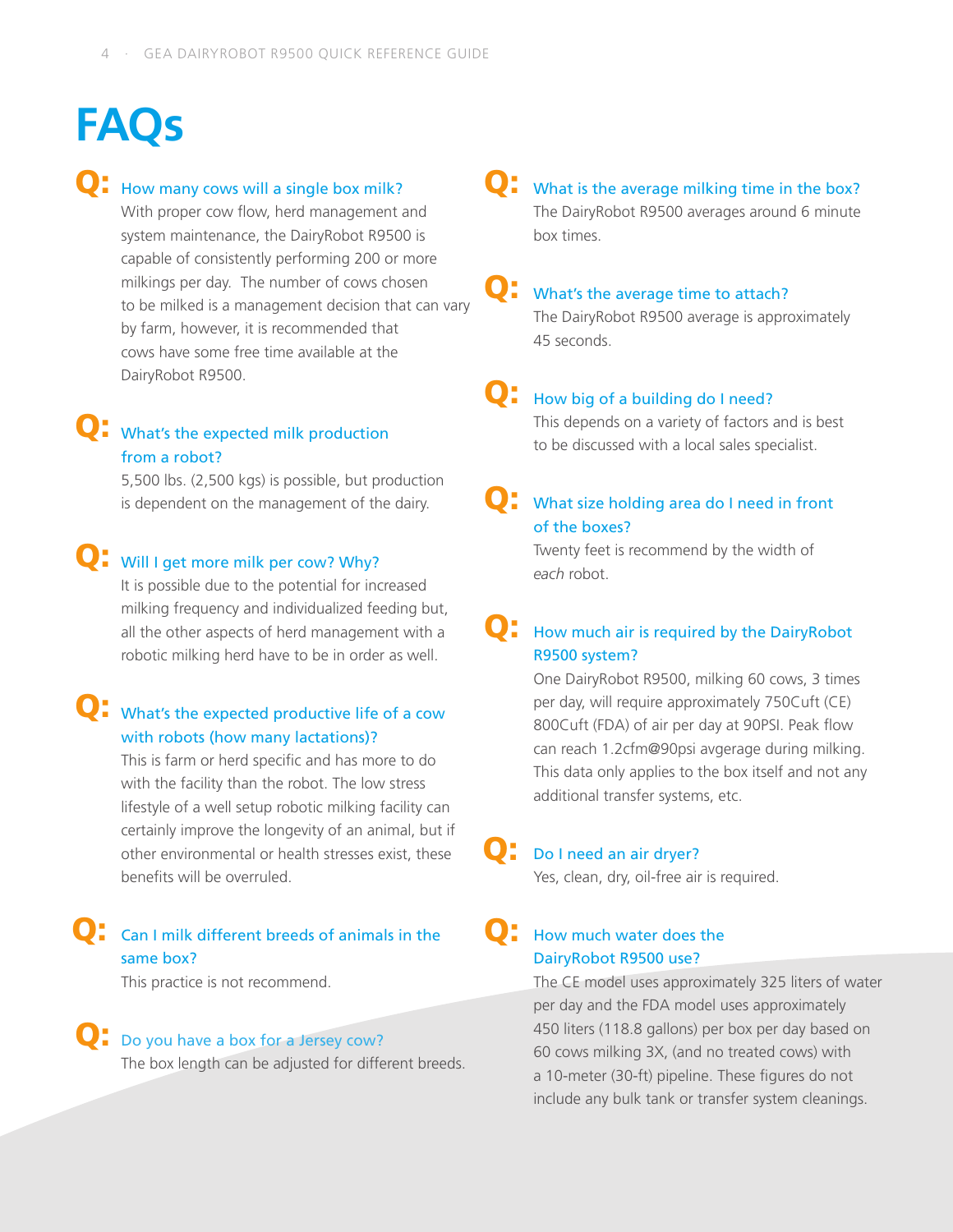## Q: Do I need soft water?

Yes, it is advisable to use soft water for the CIP process of all milk handling surfaces.

## Q: How long does it take to wash?

This is dependent on pipeline distances as well as hot water supply consistency due to the dynamic wash process used by the DairyRobot R9500. 30-35 minutes is typical.

### **Q**: How many units will wash at one time? Typically, groups of 3 robots will wash together

but, on a large dairy this can be flexible to suit barn design.

**Q**: How often should the box be washed? Three times a day is recommended.

### **Q:** How is the system washed (box & discharge lines)?

It is the same principal as a parlor.

**Q**: How is the tank washed? With a conventional tank wash control.

## **Q**: When is a buffer tank needed?

It is recommended to always have a buffer tank unless cow numbers are minimal. In some countries, it is mandatory by regulation to have a buffer tank.

## **Q:** How many buffer tanks are needed?

This depends on the number of robots, but typically one or two will handle most applications.

### **Q**: What is the size requirement of the buffer tank?

It's not uncommon to see 150-200 liters (40-50 gallons) of milk per box per hour from a high producing herd. Factors such as tank wash time, minimum agitation requirements before sampling from the hauler and tank pump out times all need to be considered when making the size calculation.

### Q: How much power does the DairyRobot R9500 require?

The DairyRobot R9500 operates on 220V single phase power. Other equipment such as vacuum pumps, etc., have to be ordered to suit the installation.

### Q: What's the cost of maintenance per year (parts/labor/chemicals, etc.)?

It is best to sit down with your local GEA dealer and GEA sales specialist to calculate the specifics of your dairy to get an accurate outlook of costs for your specific operation and application.

### **Q**: How much labor will I need for my farm after I put in robots?

The amount of labor will depend entirely on the facility management around the robot, herd management needs, animal welfare and nutrition. The robot is a milk harvesting tool but, all the other aspects of dairy farm management have to continue to be completed and in many cases in a new way.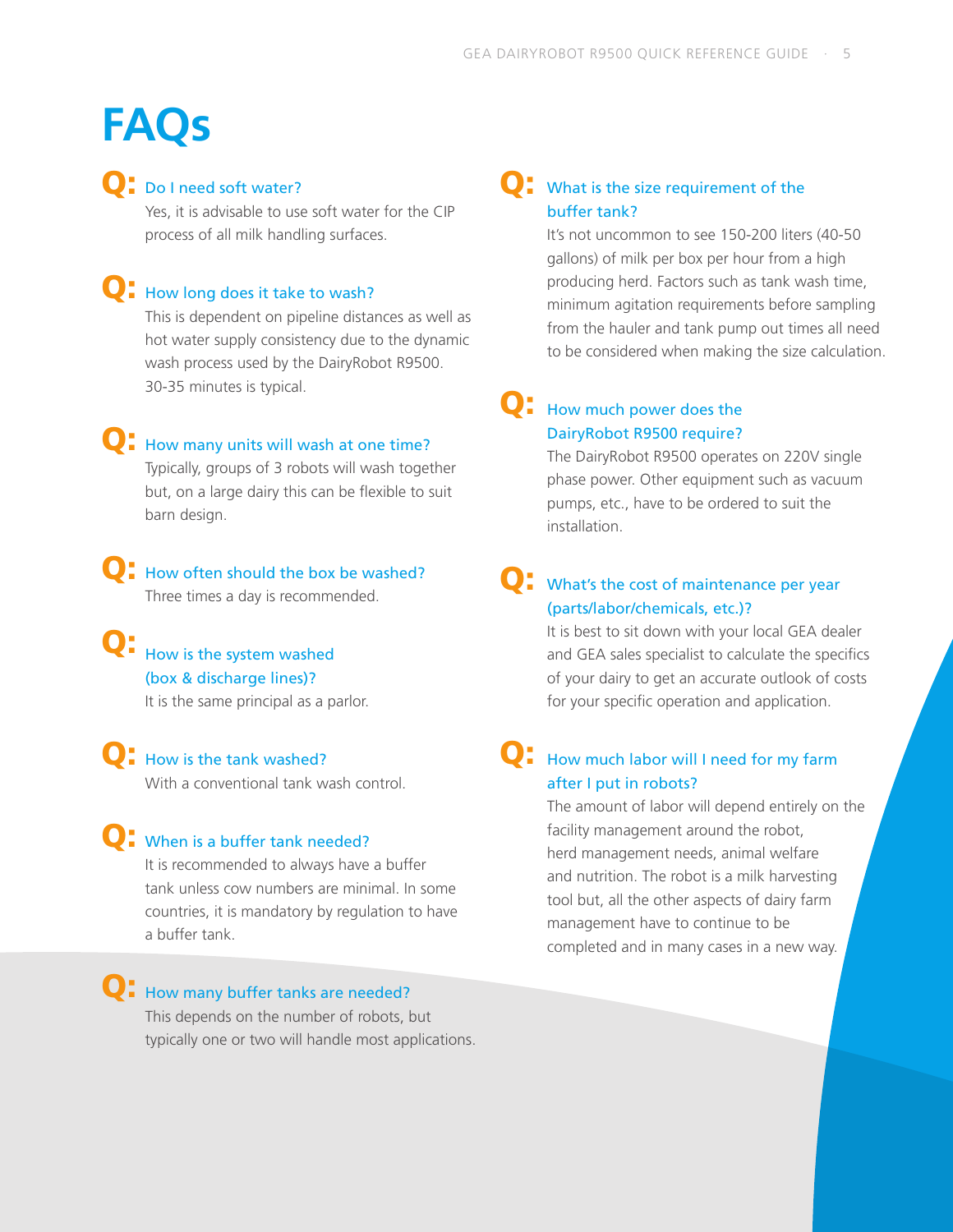## Q: How many hours does it take to install a robot? Q:

An experienced dealer can install one box in a multiple box installation in approximately 140 hours, not including start-up labor. An inexperienced dealer on a one-box installation with no training has recorded 400 hours of labor, not including start-up labor.

Q: Will my existing ID work with the box (ear, neck, competitive, etc.)? Any GEA ID system will work. The others are not supported.

Q: What is the estimated feed cost per cow? This depends on the cow traffic type, local feed quality and availability and regional cost per ton of robot pellet. It is best to consult with your nutritionist on this topic.

**Q**: How much feed is needed in the box? Again, this is dependent of cow traffic, feeding regime, pasture availability and a number of other factors.

## Q: How do I feed with a pellet?

It is advisable to feed a good quality, stable structured pellet free of fines.

Q: Can I use grain?

It is possible, but millage will vary and it is not recommended during a start-up.

Q: Will a robot work with pasture feeding? Q: Yes, it's possible, but you should work with your equipment sales specialist to discuss management.

#### **O**: Will the robot notify me if there's a problem? Yes, via the FarmView robotic milking app. It can text, call and email you in the event of an issue.

## Q: What's the daily maintenance of the robot?

Refer to the Scheduled Maintenance Manual, as well as the Service Protocols and Operation Manual.

## Q: How do I, or can I, use a footbath?

Footbaths can be used as part of the traffic structure or independently in a purpose built lane at the end of the barn. The latter is preferred.

Q: Can the DairyRobot R9500 robot measure SCC? The M6850 has the ability to do this within the robot system – and it measures by individual quarter, for the length of the milking session (no spot samples) for superior accuracy.

Q: Can it quarter milk/separate milk per quarter? This is possible with the DairyRobot R9500 system, however, refer to your country's regulations on this subject.

#### Q: Does the DairyRobot R9500 test for components? Not at this time.

## Q: Are there any additional monthly fees? FarmView? Yes, FarmView is a billed service.

DairyPlan? Not at this time.

#### **Q**: What's the warranty? One year standard.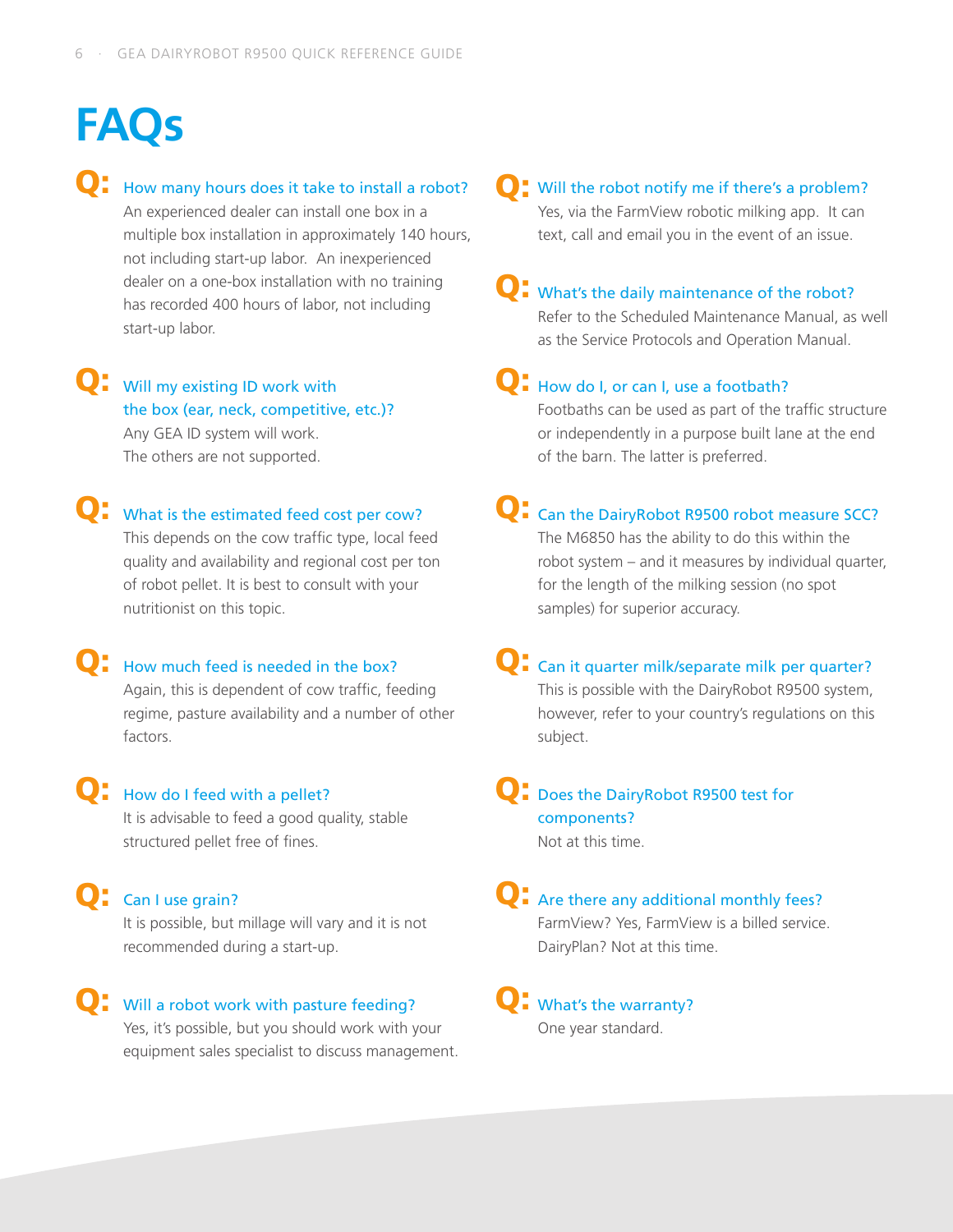### Q: Will there be a fee for software updates on the box, DairyPlan or FarmView?

In the future, there will be a fee for the replacement of DairyPlan but, at this time it is planned to include updates with the FarmView fee.

#### Q: Is the box upgradable? As new technologies are developed can they be used on my old box?

Yes, the platform is upgradable in many cases when it comes to hardware or software (i.e. SCC sensor).

## **Notes:**

### **Q**: Will the DairyRobot R9500 work with sand bedding?

Yes, but there is an increase in maintenance costs.

Q: Will it separate calf milk? How? Yes, via the secondary receiver.

## **Q**: Can I milk test with a robot? How?

The DairyRobot R9500 can collect samples automatically using our sampling unit. This consists of a collection jar and a sample storage box. For more information see manual 7821-9001-005. The MI*one* uses the same sampling unit.